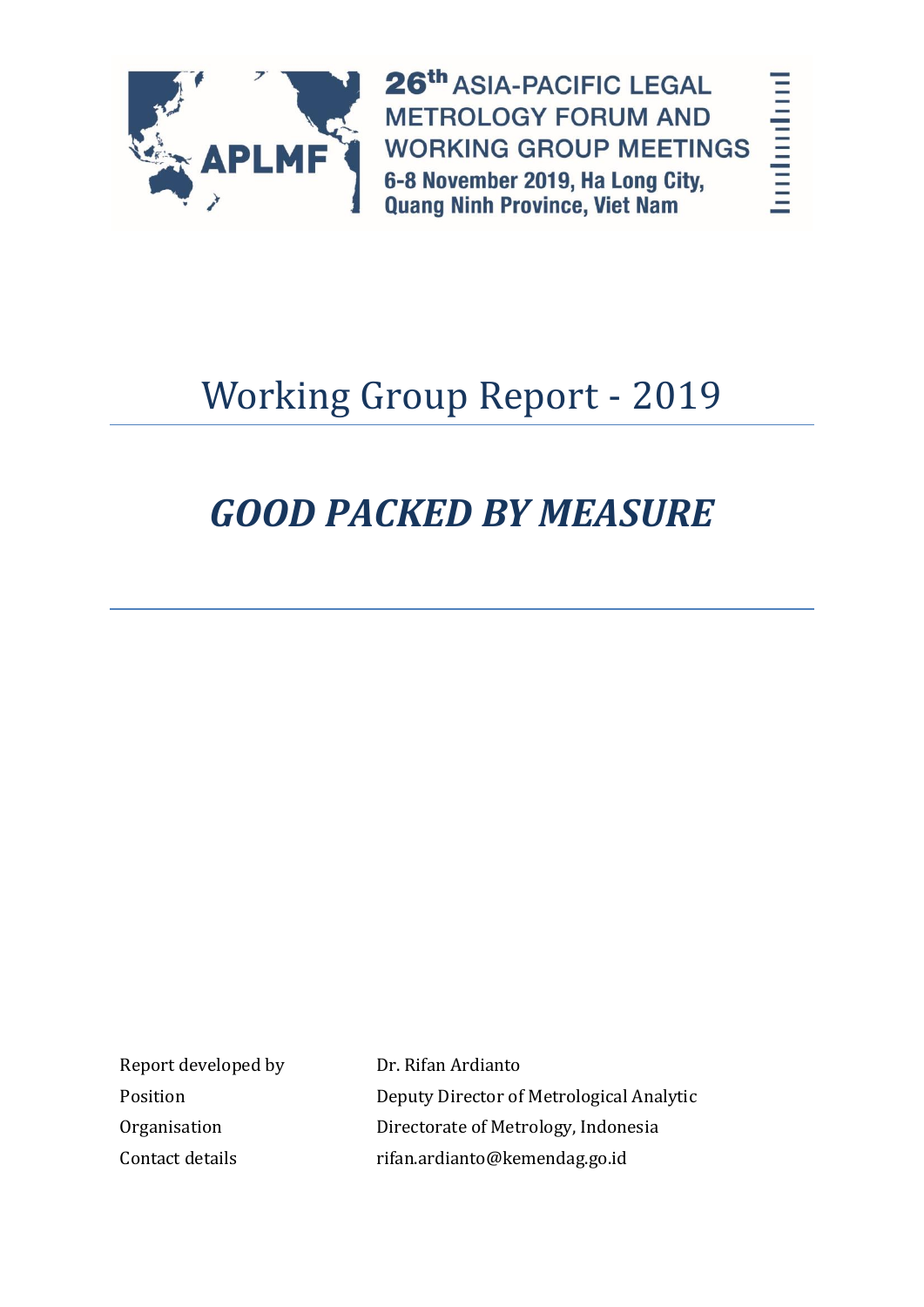### **SECTION 1 – The membership of the Working Group**

- 1. **Dr Rifan ARDIANTO (CHAIR)** Directorate of Metrology, Ministry of Trade, Indonesia
- 2. Mr ING Sophearath National Metrology Center of Cambodia
- 3. Mr Suhaidah AMIZAM SIRIM, Malaysia
- 4. Mr Phil SORRELL Trading Standards, MBIE, New Zealand
- 5. Ms Loreibelle ABIAN National Metrology Laboratory of the Philippines
- 6. Ms Faith TAN Enterprise Singapore
- 7. Miss Aungkana CHITANUNTANA Bureau of Weights and Measures (BWM), Thailand

## **SECTION 2 – Key activities of 2018/19**

Current Work Programme as agreed at the 25th APLMF Meeting in 2018, as following:

- 1. Assess appetite for an International/Regional Quantity Mark
- 2. Continue to develop an Assessment & Calculation Tool for AQS (Advanced version of AQS Reference Test Spreadsheet)
- 3. Develop e-learning module (working with Metrological Control Systems WG)

The activities:

- 1. Assess appetite for an international/regional quantity mark
	- Group discussion in planning future workshop regarding to the OIML Guide 21/2017 on Guidance for defining the requirements for a certification system for prepackages. The idea is to bring expert involved in the development of the guide to walk through and to clarify any queries regarding to the implementation of the guide at national level, and if possible at regional level. The OIML G 14 Density Measurement is considered to account for the other more challenging pre-packaged goods measured using volume.
- 2. Continue to develop an assessment and calculation tools for AQS (Advanced version of AQS reference test spreadsheet)

The R87 Reference Test Template is available on WG webpage under Resources.

Organizing training course on prepackaged products on July 2020 (tentatively) in Indonesia. The training course will increase participants' skills and knowledge necessary to carry out the inspection of pre-packaged products using the AQS and internationally accepted labelling requirements based on OIML R87edition 2016. Participants will be encouraged and provided with the resources to enable them to apply what they have learnt on this course when they return to their respective economies.

The training is primarily focused on the practical application of AQS through the presentation of the International Organisation of Legal Metrology's (OIML) international requirements in both classroom style learning and through practical exercises. The training will include the process required to conduct a reference test, good regulatory practice, issues to be considered when conducting a reference test, practical exercises and an onsite demonstration. The developed Test Spreadsheet as a tool for assessment and calculation will